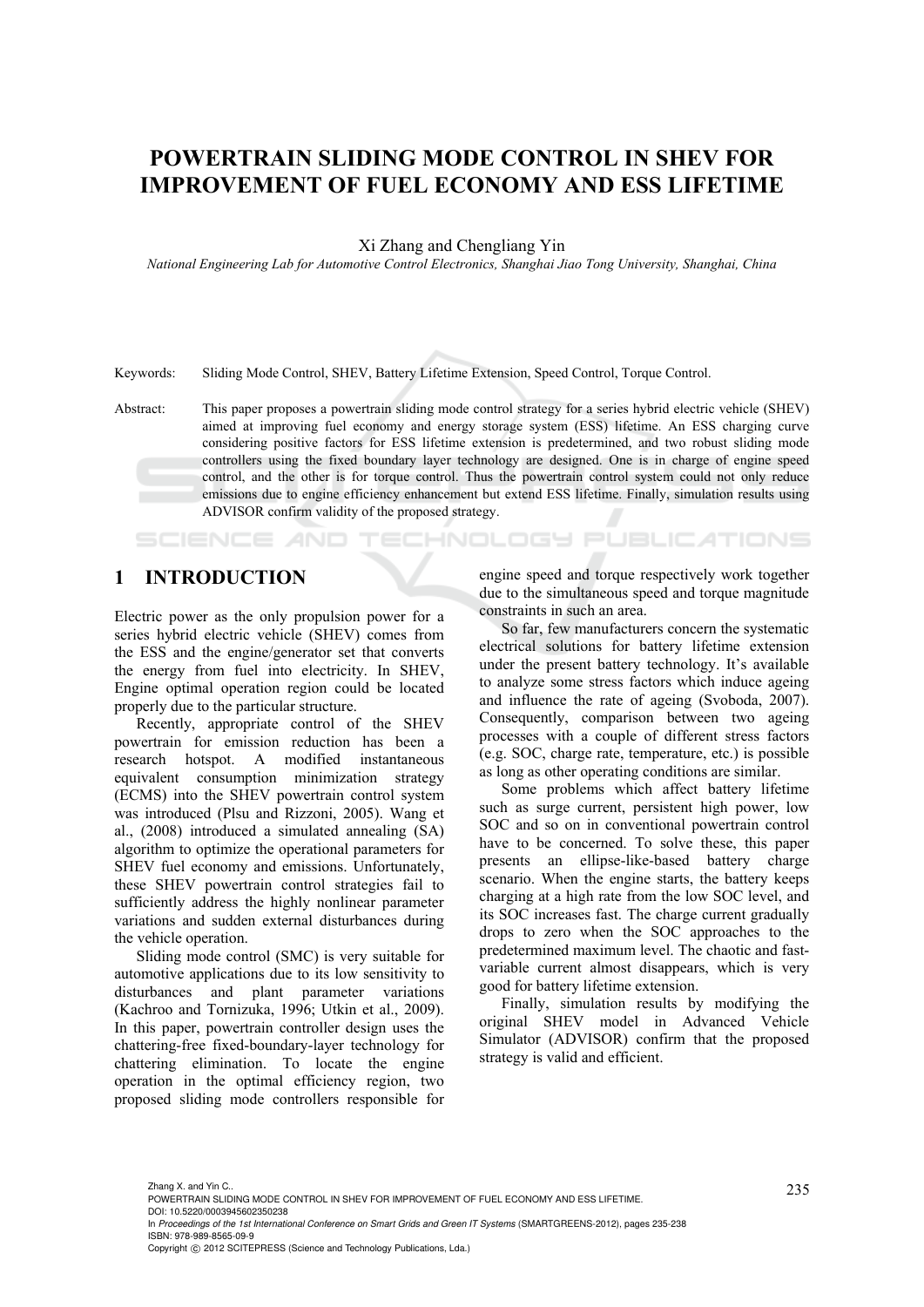## **2 POWERTRAIN STRUCTURE**

The structure of the studied SHEV powertrain is shown in Figure 1. An internal combustion engine (ICE) linked to a permanent magnet synchronous generator (PMSG) provides main power in hybrid mode. The ESS (battery pack) serves as the only power source in the pure-electric-vehicle (EV) mode and also absorbs the energy in the regeneration process (braking or deceleration). In addition, the battery pack will be charged by the engine when its state of charge (SOC) drops to a predetermined level, as determined by the control strategy.



# **3 POWERTRAIN CONTROLLER DESIGN**

The block diagram of the proposed powertrain control system is shown in Figure 2. Definitions of variables in this figure are given as follows: *SOC* , state of charge;  $V_B$ , battery output voltage;  $I_B^r$ , calculated battery charging current;  $P_L$ , load demand;  $P_{B}^{r}$ , required power for battery charging;  $\hat{P}_{E}^{r}$ , engine output power with limitations;  $\hat{\omega}_k^r$ , calculated engine speed;  $\omega_{\varepsilon}^*$ , calculated engine speed with limitations;  $\omega_E$ , actual engine speed;  $\hat{T}_E^r$ , calculated engine torque;  $T_{\kappa}^*$ , calculated engine torque with limitations;  $T_G^*$ , final required generator torque; and  $T_G$ , actual generator torque.



Figure 2: Proposed powertrain control system.

#### **3.1 Engine Speed Control**

The engine operation state function can be expressed below

$$
\frac{\mathrm{d}\omega_{E}}{\mathrm{d}t} = \frac{1}{J_{s}} u T_{\text{max}}(\omega_{E}) - \frac{1}{nJ_{s}} T_{G} \tag{1}
$$

where  $T_{\text{max}}(\omega_E)$  stands for the maximum torque at speed  $\omega_F$ ,  $n \approx 1$  denotes speed ratio between the engine and generator,  $J<sub>s</sub>$  is moment of inertia of the engine/generator set, and *u* represents the engine throttle angle (considered as the control variable) and could be delineated as follows.

$$
u = A_n^{-1}(u' - B_n)
$$
 (2)

where  $A = -\frac{1}{nJ_s}T_c$  $A = -\frac{1}{nJ_s}T_G$ ,  $B = -\frac{1}{J_s}T_{\text{max}}(\omega_E)$  $B = -\frac{1}{J_s}T_{\text{max}}(\omega_E)$ , the subscript *n* 

stands for the nominal value, and *u*′ is considered as a new control variable.

Let the sliding surface  $s = e + \lambda \int_0^t e dt$ , where

 $e = \omega_E^* - \omega_E$  and  $\lambda$  is a constant, and the new control variable can be obtained using the fixed boundary layer sliding mode control technology, expressed below

$$
u' = -\hat{\theta}_e(\omega_E) + \frac{d\omega_E^*}{dt} + \lambda e +
$$
  
(*F*( $\omega_E$ ) +  $\eta$ )*msat*( $\alpha(\omega_E)$ , *s*,  $\phi$ ) (3)

where  $\eta > 0$  is a predetermined constant and satisfies  $s\dot{s} < -\eta |s|$ ;  $\phi > 0$  is the width of sliding mode layer. The error function  $\theta_{\alpha}(\omega_r)$  is given by

$$
\theta_e(\omega_E) = -\frac{1}{nJ_s}T_G + \frac{T_{\text{max}}(\omega_E)}{T_{\text{max}}(\omega_E^*)} \cdot \frac{1}{nJ_s}T_{Gn}
$$
(4)

#### **3.2 Engine/Generator Torque Control**

The state functions of the PMSG can be delineated as follows:

$$
\begin{cases}\nT_G = K_{l} \dot{u}_q \\
\frac{d\dot{u}_q}{dt} = -\frac{R}{L} \dot{i}_q - \omega_G \dot{i}_d + \frac{\omega_G}{L} \lambda_m - \frac{u_q}{L} \\
\frac{d\dot{u}_d}{dt} = -\frac{R}{L} \dot{i}_d + \omega_G \dot{i}_q - \frac{u_d}{L}\n\end{cases} \tag{5}
$$

where  $i_d$  and  $i_g$ , stator direct-axis and quadratureaxis currents;  $L_d$  and  $L_q$ , stator direct-axis and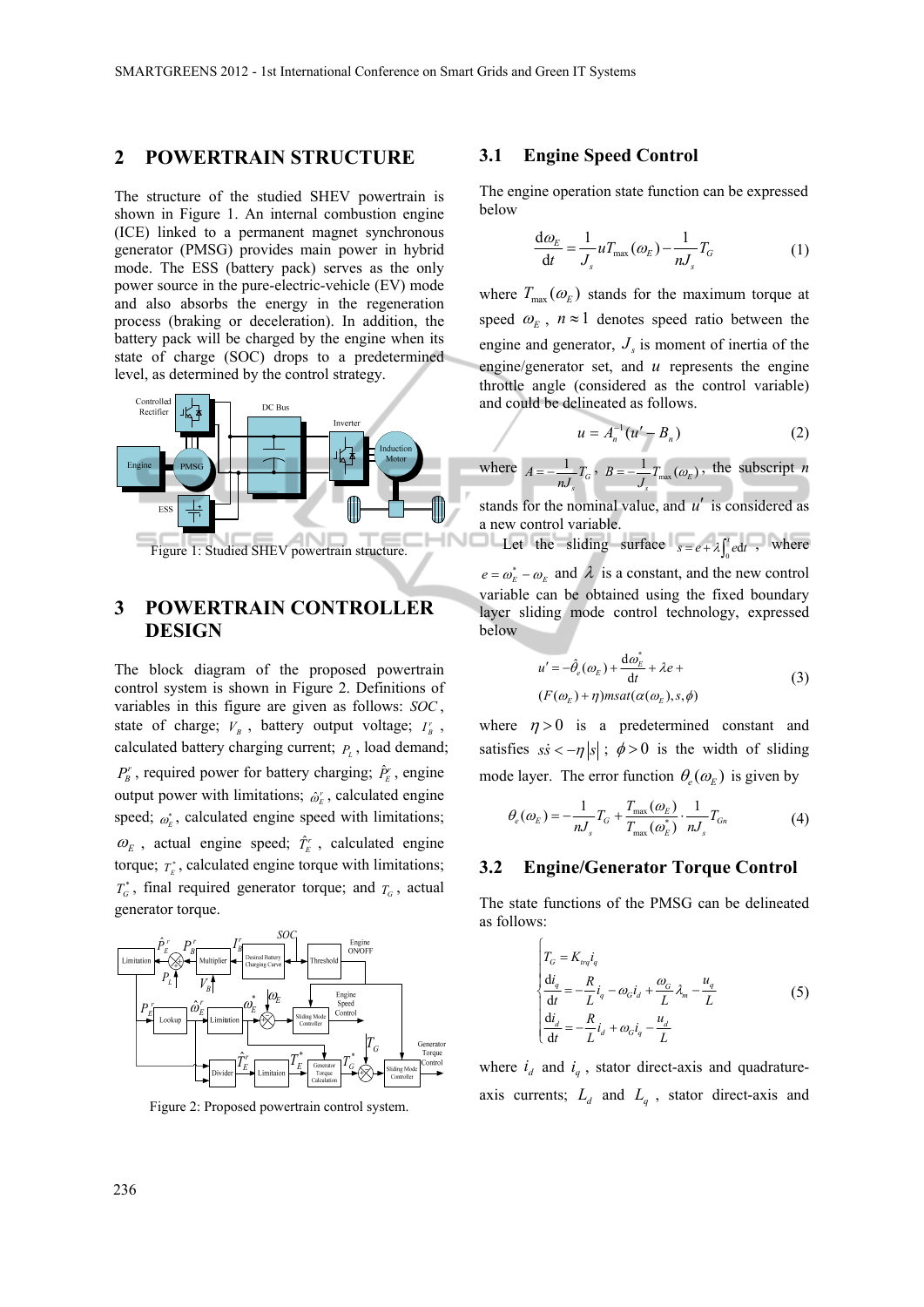quadrature-axis inductances;  $\lambda_m$ , flux of the permanent magnet; *R* , stator winding resistance;  $\omega_G \approx \omega_E$ , generator speed (replaced by  $\omega_E$  in the following analysis);  $K_{trq}$ , torque constant;  $u_d$  and  $u_a$ , stator direct-axis and quadrature-axis voltages, as control variables in the system.

Let the sliding surface  $s_i = e_i + \lambda_i \int_0^t e_i dt$ ,  $i = 1,2$ , where  $e_1 = i_q^* - i_q$ , and  $e_2 = i_d^* - i_d$ . Similar to derivation process in engine speed control, new controls can be obtained as

$$
u_1 = -\hat{\theta}_{el}(X) + \frac{\mathrm{d}i_q^*}{\mathrm{d}t} + \lambda_l e_1
$$
  
 
$$
- \left( F_1(X) + \eta_1 \right) m \operatorname{sat}(\alpha_1(X), s_1, \phi_1)
$$
 (6)

and

$$
u_2 = -\hat{\theta}_{e2}(X) + \frac{di_d^*}{dt} + \lambda_2 e_2
$$
  
-(F\_2(X) + \eta\_2) msat( $\alpha_2(X), s_2, \phi_2$ )

where  $\eta_i > 0$  ( $i = 1,2$ ) is a predetermined constant and satisfies  $s_i \dot{s}_i < -\eta_i |s_i|$  (*i* = 1,2), and  $\phi_i > 0$  (*i* = 1,2) are the widths of the two sliding mode layers. Derivation of the error function is similar to that in engine speed control.

Thus, the required stator direct-axis and quadrature-axis voltages can be finally obtained to guarantee desired generator torque.

### **3.3 Battery Charging Scenario Design**

Although several options (e.g., parabola, ellipse, line, trigonometric, etc.) exist for such a charging scenario, only ellipse could satisfy all the forementioned requirements. In the meantime, the ellipse curve is easy to calculate and easy to be implemented in microprocessors. Consequently it is possible to realize it in real time and real applications. In this paper, a combination of line and ellipse (see Figure 3) is eventually selected because one wants the battery SOC to reach the "healthy" low threshold SOC1 in the beginning phase (Phase I) and then approaches to the maximum value SOCmax in Phase II.

It has to be noted that the engine may not meet the calculated power requirement that is the sum of battery charging power and the peak driving power demand at some instants. Thus constraints have to be added.

When the calculated engine power is located in

the high-efficiency region, the battery can be charged along the pre-set curve. If the calculated engine power exceeds the high-efficiency region, the driving power demand is first satisfied while the battery charging points may not lie on the pre-set one. Whichever case happens, the dynamics of the entire SHEV will not be influenced at all, the engine always runs in the optimal region, and the requirement of choosing a high-power engine could also be avoided.



(7) Figure 3: Desired battery charging curve.

# **4 SIMULATION RESULTS**

This study employs ADVISOR for verification. The original SHEV model is modified to embed the proposed control system into the powertrain. In this simulation, a Geo Metro 1.0L engine is selected. A PMSG rated with 41kW-power and 95%-efficiency is linked with the engine, and an induction motor rated with 75kW-power and 95%-efficiency acts as a traction motor. 100 Ovonic M70 cells compose the battery pack where 50 are in series and 2 in parallel. The inverter and controlled-rectifier both own the structure of three IGBT/diode bridges.

The Orange County Cycle (OCC) is chosen as the drive cycle for analysis. This is because the OCC comprises of considerable acceleration/deceleration processes and is capable of sufficiently validating SHEV advantages on possible improvement of system efficiency. The constants in the above analysis are set as follows:  $\lambda_1 = 3540$ ,  $\lambda_2 = 650$ ,  $\eta_1 = 2.03, \quad \eta_2 = 2.46, \qquad SOC_{\min} = 0.6, \qquad SOC_{\max} = 0.8,$  $SOC_1 = 0.68$ .

Figure 4 shows the engine operation efficiency map. It is obvious from comparison between Figure 4(a) and 4(b) that most operation points using the proposed strategy are located in the optimal region while most points using the conventional method are beyond such an area.